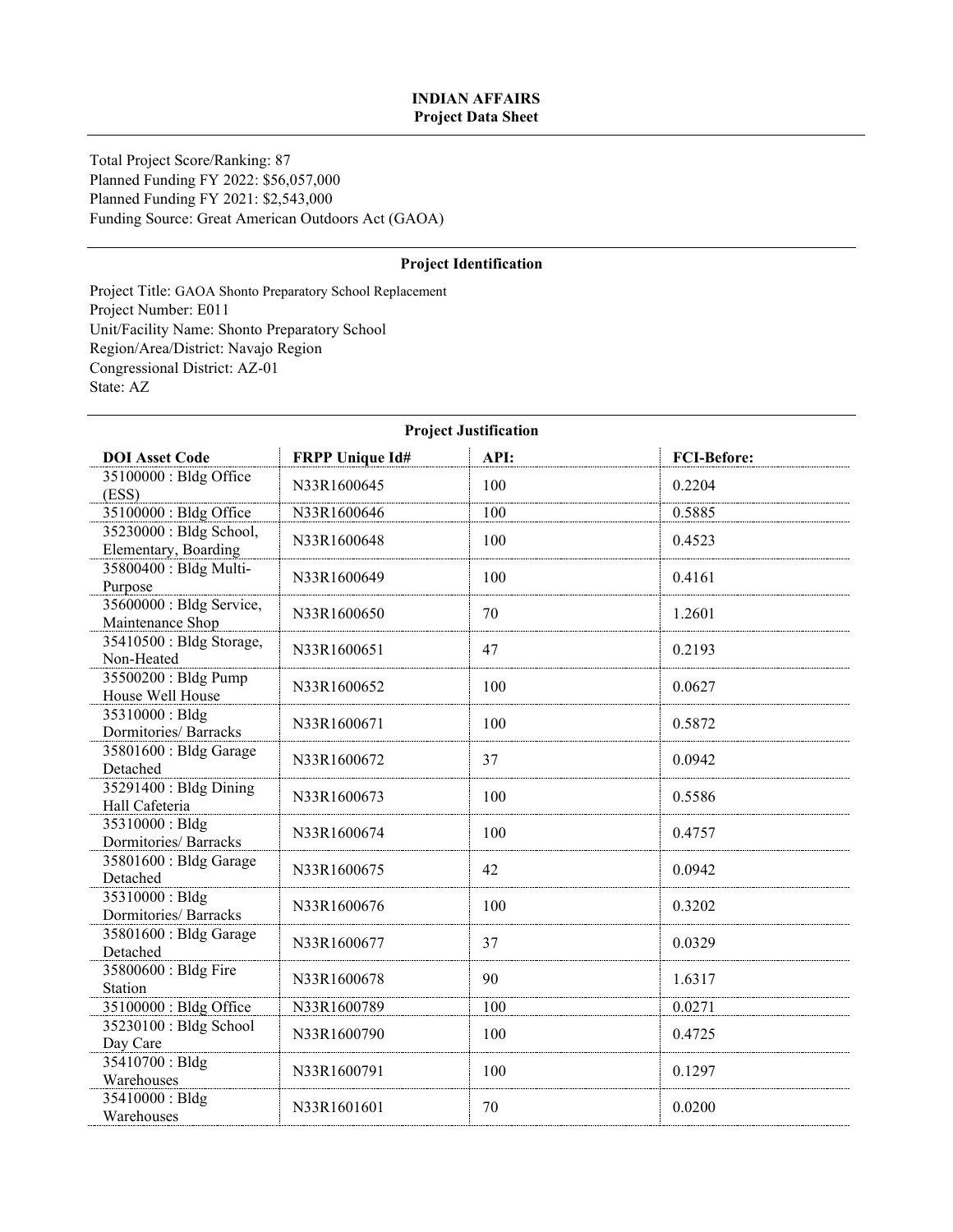| 35410000 : B1dg<br>Warehouses              | N33R1601602           | 37  | 0.0818 |
|--------------------------------------------|-----------------------|-----|--------|
| $35600000$ : Bldg Service                  | N33R1601603           | 90  | 0.1660 |
| 35500200 : Bldg Pump<br>House Well House   | Maximo ID: $AB107605$ | 100 | 0.0627 |
| 35500200 : Bldg Pump<br>House Well House   | Maximo ID: $AB107606$ | 100 | 0.0418 |
| Grounds/Site<br>Work/Water Storage<br>Tank | Maximo ID: $AB108490$ | N/A | NΑ     |

# **Project Description:**

Shonto Preparatory School, located in Shonto, AZ, is a Navajo tribally controlled school serving 388 students in grades K – 8. This project will replace the current Shonto campus, which consists of 7 major buildings and several smaller support structures. Existing quarters will be assessed to determine suitability for reuse in Phase II. All new academic facilities will conform to the Federal Sustainable Building requirements and be designed using Leadership in Energy & Environmental Design (LEED) Silver guidelines and green building products and will conserve water and energy resources to the greatest extent possible. Upon completion of the new facilities, the existing school buildings will be disposed of.

This includes major site infrastructure activities such as: Replacement of the 60-year-old water distribution system with new water main piping which will create a looped network around the campus. Replacement of the 60-year-old sanitary sewer collection system. Application of a varied approach to pavement repair, i.e., replacing what is beyond salvaging and rehabilitating other pavements considered to be in serviceable condition. Significant improvements to the athletic field areas. Improvement to the overall site drainage and grading include removing debris piles that have accumulated along curb gutters.

NOTE: Phase II will include Employee Housing Replacements based on priority needs.

# **Scope of Benefits (SB):**

Project Selection Criteria / GAOA Strategy Alignment:

- 1.1 Restore & Protect High Visitation / Public Use Facilities
- 1.2 Improve ADA Accessibility
- 1.3 Expand Recreation Opportunities and Public Access
- 1.4 Remediate Poorest FCI Facilities
- 2.1 Reduce Deferred Maintenance
- 2.2 Leverage Funding / Pursue Partnering Opportunities
- 2.3 Reduce Annual Operating Costs
- 2.4 Replacement of Assets
- 3.1 Address Safety Issues
- 3.2 Protect Employees / Improve Retention
- 4.1 Modernize Infrastructure

# **Investment Strategy (IS):**

- The entire project would be considered capital improvement.
- The current existing DMWO list, upon completion of the project, will be reduced to zero.
- New facility will reduce the Operations and Maintenance costs to those related to ongoing maintenance of new equipment, which will provide a net reduction in O&M funding from current levels.

#### **Consequences of Failure to Act (CFA):**

• Without this project operation and maintenance costs will continue to increase due to increasingly poor system performance. Student performance will also continue to be impaired by inadequate facilities incapable of addressing modern educational requirements.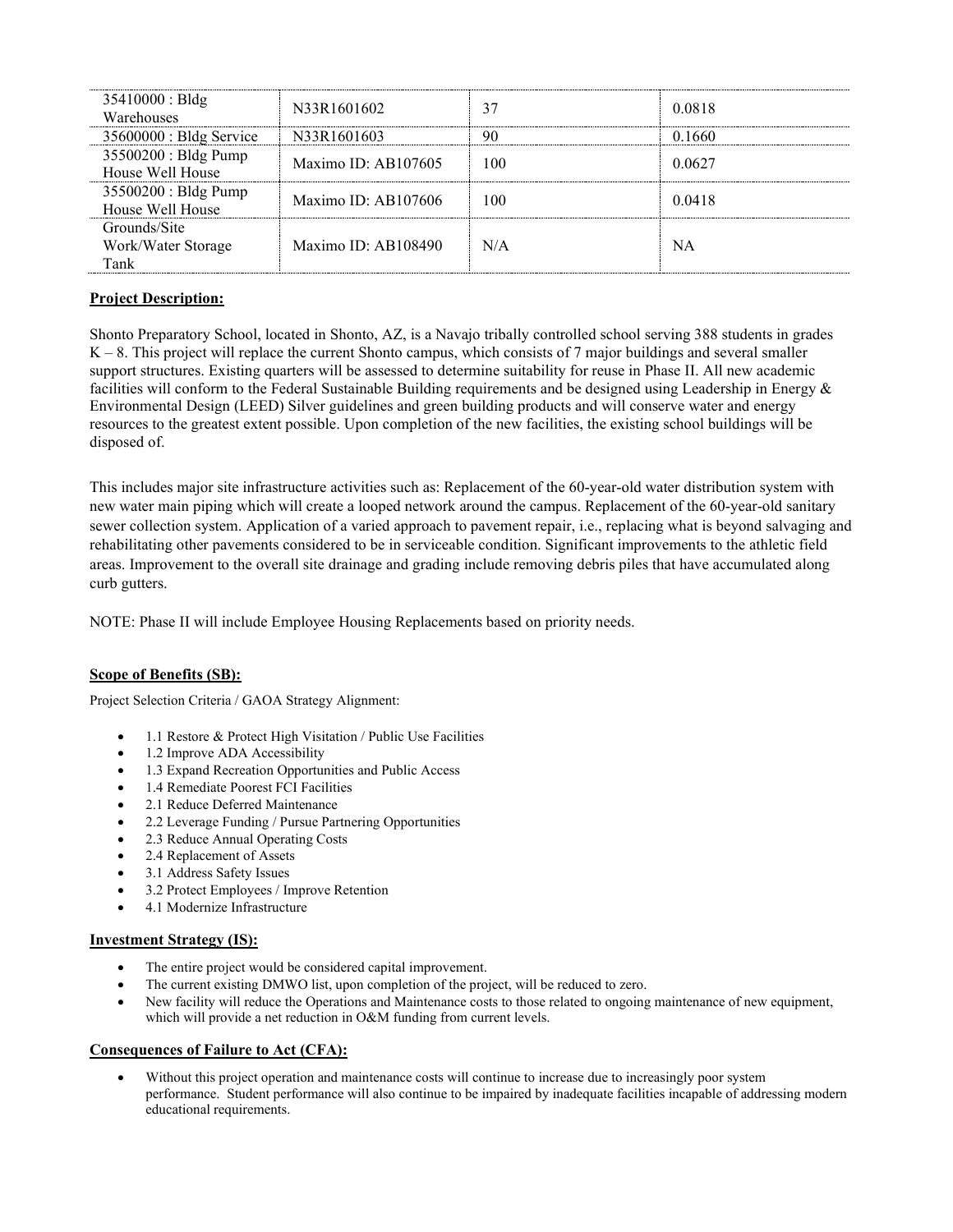#### **Ranking Categories:**

| Category              | Percent   | Score  |
|-----------------------|-----------|--------|
| <b>FCI</b> Rating:    | n/a       | 0.4773 |
| <b>API</b> Rating:    | n/a       | 83     |
| <b>API/FCI Score:</b> | $(40\%)$  | 40     |
| SB Score:             | (20%)     | 20     |
| IS Score:             | (20%)     | 14     |
| CFA Score:            | (20%)     | 13     |
| <b>Total Score:</b>   | $(100\%)$ | 87     |

Combined ranking factors =  $(0.40 \text{ x API/FCI score}) + (0.20 \text{ x SB score}) + (0.20 \text{ x IS score}) + (0.20 \text{ x CFA score})$ 

# **Capital Asset Planning**

Capital Plan Business Case Required: Yes VE Study: Scheduled 06/21

#### **Project Costs and Status**

### **Project Cost Estimate (this PDS):**

| Activitv                  | Dollars in thousands |        | Percent |
|---------------------------|----------------------|--------|---------|
| Maintenance/Repair Work:  |                      |        |         |
| Capital Improvement Work: |                      | .600   |         |
| Total:                    |                      | 58.600 |         |

#### **Project Funding History (entire project):**

| ietorv                                       | <b>Dollars in thousands</b> |
|----------------------------------------------|-----------------------------|
| Funded to Date:                              |                             |
| FY 2022 GAOA Funding (this PDS):             | 56,057                      |
| FY 2021 GAOA Funding (this PDS):             | 2,543                       |
| FY 202# [FLREA/FLTP/Donation, etc.] Funding: |                             |
| FY 202# [FLREA/FLTP/Donation, etc.] Funding: |                             |
| Future Funding to Complete Project:          |                             |
| Total:                                       |                             |

### **Class of Estimate: D**

Estimate Escalated to: FY22/Q4

### **Planning and Design Funds:**

| Planning Funds Received in FY 2022:*        |  |
|---------------------------------------------|--|
| Design Funds Received Received in FY 2022:* |  |

\* These amounts for planning and design are included in the total formulated to the FY 2022 budget on this project data sheet.

### **Major Milestones**

Construction Award/Start

- Scheduled: FY 2023/Q1
- Actual: FY 202#/Q#

Project Complete

- Scheduled: FY 2025/Q2
- Actual: FY 202#/Q#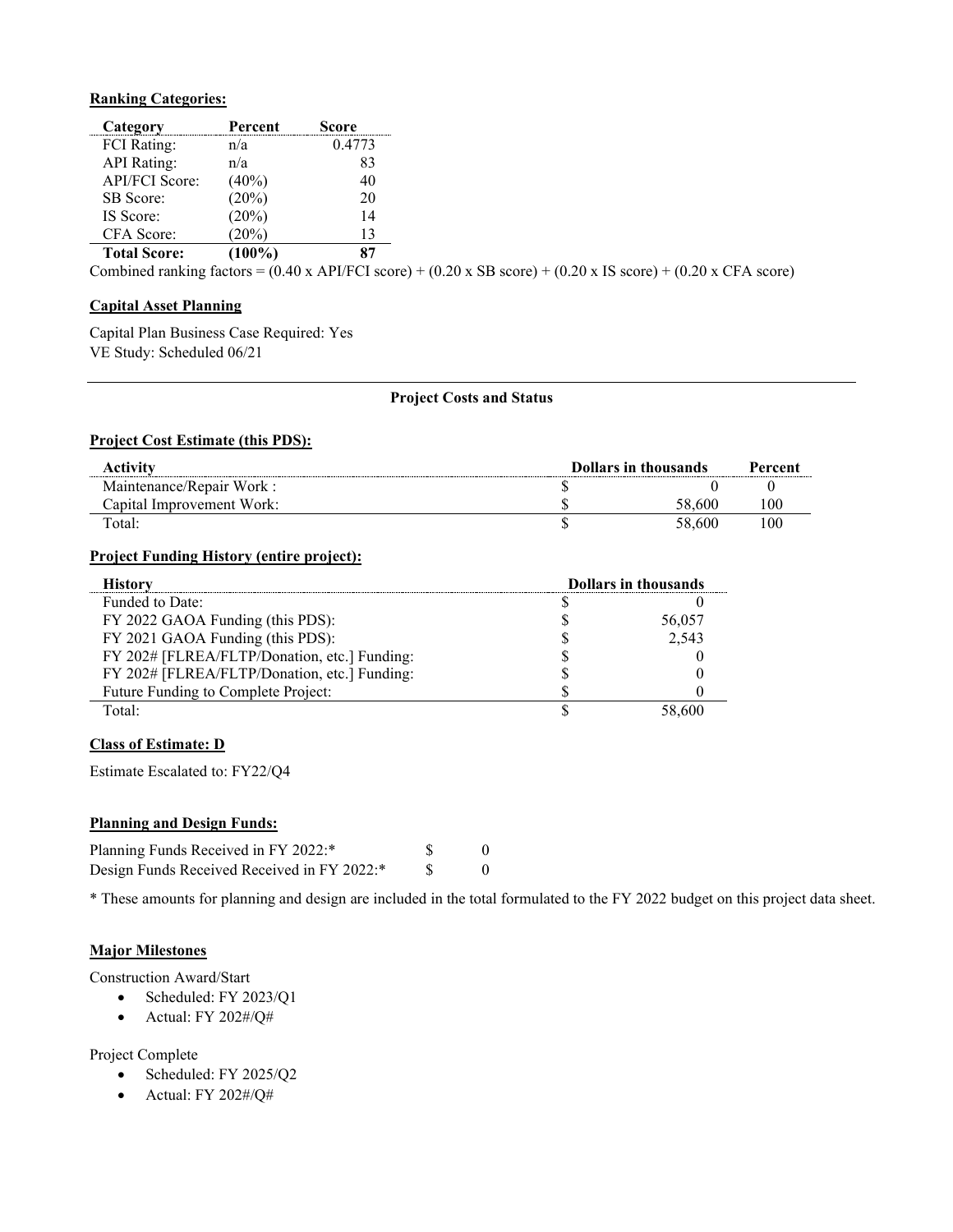# **Project Data Sheet**

Prepared/Last Updated: 03/21 DOI Approved: Yes

# **Annual Operations & Maintenance Costs \$**

Current: \$1,516,841 Projected: \$482,320 Net Change: -\$1,034,521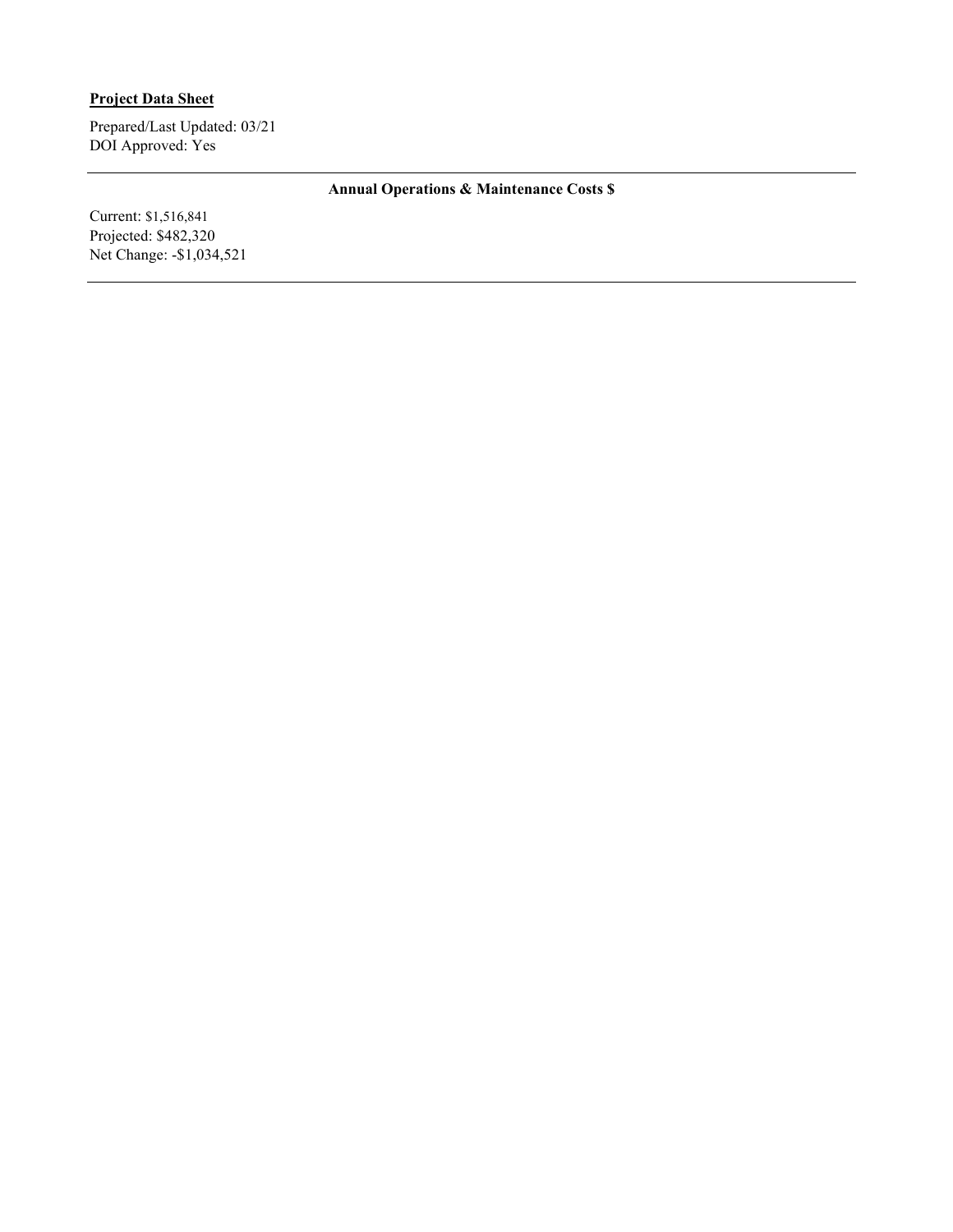# **INDIAN AFFAIRS Project Data Sheet**

Total Project Score/Ranking: 86 Planned Funding FY 2022: \$30,764,000 Funding Source: Great American Outdoors Act (GAOA)

### **Project Identification**

Project Title: Wounded Knee District School Replacement Project Number: E012 Unit/Facility Name: Wounded Knee District School Region/Area/District: Great Plains Region Congressional District: SD-At Large State: SD

| <b>FRPP Unique Id#</b> | API: | <b>FCI-Before:</b>      |  |  |  |
|------------------------|------|-------------------------|--|--|--|
| A06R0602300            | 100  | 0.9273                  |  |  |  |
| A06R0602301            | 50   | 0.2520                  |  |  |  |
| A06R0602309            | 70   | 0.9168                  |  |  |  |
| A06R0602322            | 100  | 1.1468                  |  |  |  |
| A06R0602323            | 100  | 0.1054                  |  |  |  |
| A1000355020000048      | 100  | 0.0000                  |  |  |  |
| A06R0602320            | 70   | 0.0000                  |  |  |  |
| Maximo ID: AB107079    | 100  | 0.2996                  |  |  |  |
| Maximo ID: AB230207    | 100  | 0.0000                  |  |  |  |
| Maximo ID: AB107948    | 100  | 0.0815                  |  |  |  |
| Maximo ID: AB108526    | N/A  | N/A                     |  |  |  |
|                        |      | 110 juund vastiin ambii |  |  |  |

# **Project Justification**

#### **Project Description:**

Wounded Knee District Schools serves 152 students in grades  $K - 8$ , is located in Manderson SD, and is affiliated with the Lakota Sioux Nation. This project will replace the current Wounded Knee campus, which consist of 6 major buildings and 3 minor support structures. There are also 20 existing quarters, which will be assessed to determine suitability for reuse in phase II. All new academic facilities will conform to the Federal Sustainable Building requirements and be designed using leadership in Energy & Environmental Design (LEED) Silver guidelines and green building products and will conserve water and energy resources to the greatest extent possible. Upon completion of the new facilities the existing school buildings will be disposed of.

This includes replacement of major site infrastructure including: Replacement of the 60 year old water distribution system with new water main piping which will create a looped network around the school building. Replacement of the 60 year old sanitary sewer collection system. Reconstruction of all roads and construction of new paved parking lots including curb and gutter and sidewalk replacement. Improvement to the overall site drainage and grading include constructing a new stormwater conveyance system to provide points of positive drainage throughout the campus with priority given to alleviating water around the school building. Installation of security fencing around the school.

NOTE: Phase II will include Employee Housing Replacements based on priority needs.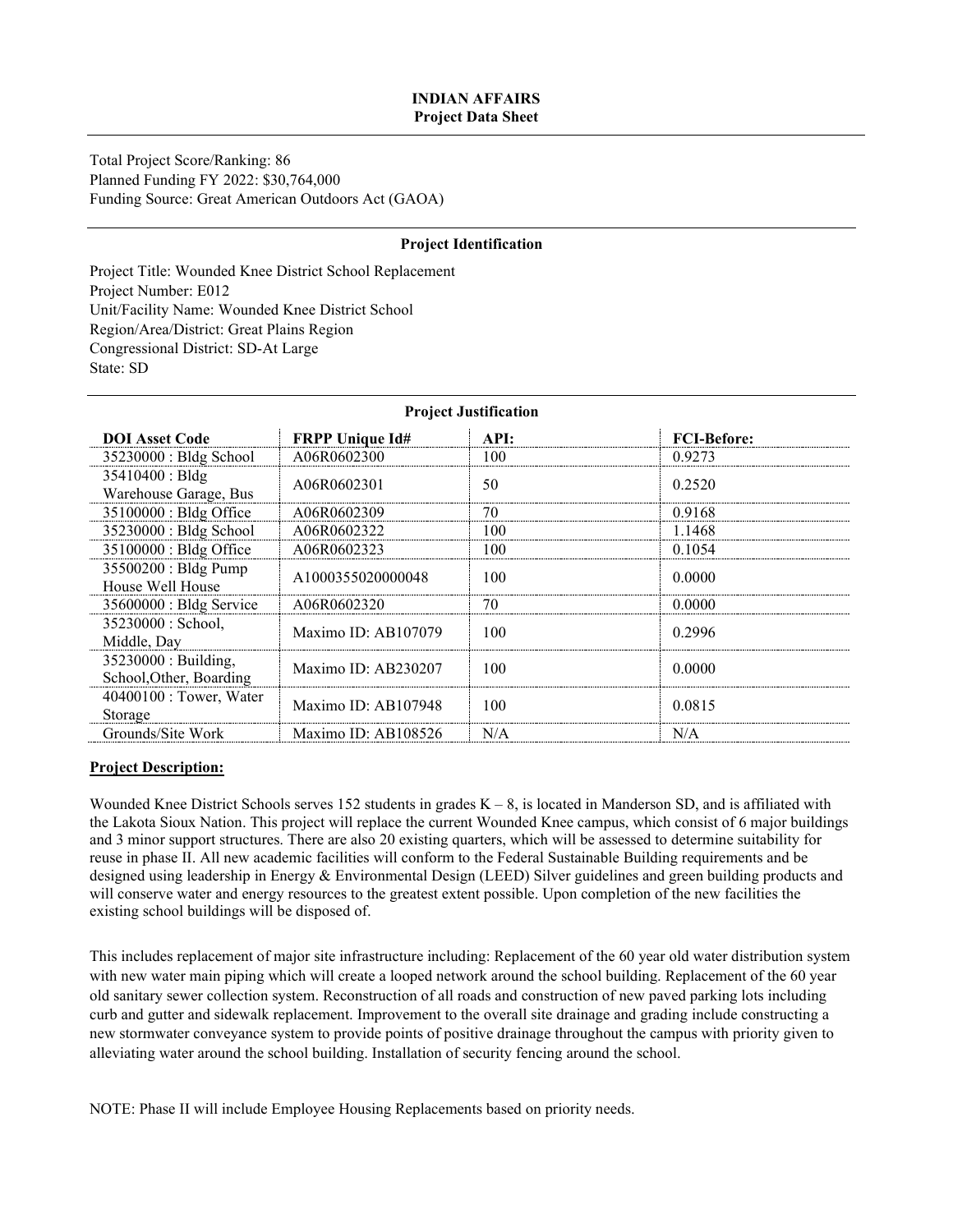#### **Scope of Benefits (SB):**

Project Selection Criteria / GAOA Strategy Alignment:

- 1.1 Restore & Protect High Visitation / Public Use Facilities
- 1.2 Improve ADA Accessibility
- 1.3 Expand Recreation Opportunities and Public Access
- 1.4 Remediate Poorest FCI Facilities
- 2.1 Reduce Deferred Maintenance
- 2.2 Leverage Funding / Pursue Partnering Opportunities
- 2.3 Reduce Annual Operating Costs
- 2.4 Replacement of Assets
- 3.1 Address Safety Issues
- 3.2 Protect Employees / Improve Retention
- 4.1 Modernize Infrastructure

### **Investment Strategy (IS):**

- The entire project would be considered capital improvement.
- The current existing DMWO list, upon completion of the project, will be reduced to zero.
- New facility will reduce the Operations and Maintenance costs to those related to ongoing maintenance of new equipment, which will provide a net reduction in O&M funding from current levels.

### **Consequences of Failure to Act (CFA):**

Without this project operation and maintenance costs will continue to increase due to increasingly poor system performance. Student performance will also continue to be impaired by inadequate facilities incapable of addressing modern educational requirements.

#### **Ranking Categories:**

| Category            | Percent   | Score  |                                                                                                                                      |
|---------------------|-----------|--------|--------------------------------------------------------------------------------------------------------------------------------------|
| <b>FCI</b> Rating:  | n/a       | 0.7275 |                                                                                                                                      |
| <b>API</b> Rating:  | n/a       | 92     |                                                                                                                                      |
| API/FCI Score:      | $(40\%)$  | 40     |                                                                                                                                      |
| SB Score:           | $(20\%)$  | 20     |                                                                                                                                      |
| IS Score:           | (20%)     | 14     |                                                                                                                                      |
| CFA Score:          | $(20\%)$  | 12     |                                                                                                                                      |
| <b>Total Score:</b> | $(100\%)$ | 86     |                                                                                                                                      |
|                     |           |        | Combined ranking factors = $(0.40 \times API/FCI score) + (0.20 \times SB score) + (0.20 \times IS score) + (0.20 \times CFA score)$ |

#### **Capital Asset Planning**

Capital Plan Business Case Required: Yes VE Study: Scheduled 04/21

#### **Project Costs and Status**

#### **Project Cost Estimate (this PDS):**

| Activitv                  | <b>Dollars in thousands</b> |        | Percent |
|---------------------------|-----------------------------|--------|---------|
| Maintenance/Repair Work:  |                             |        |         |
| Capital Improvement Work: |                             | 764    |         |
| Total:                    |                             | 30.764 | -00     |